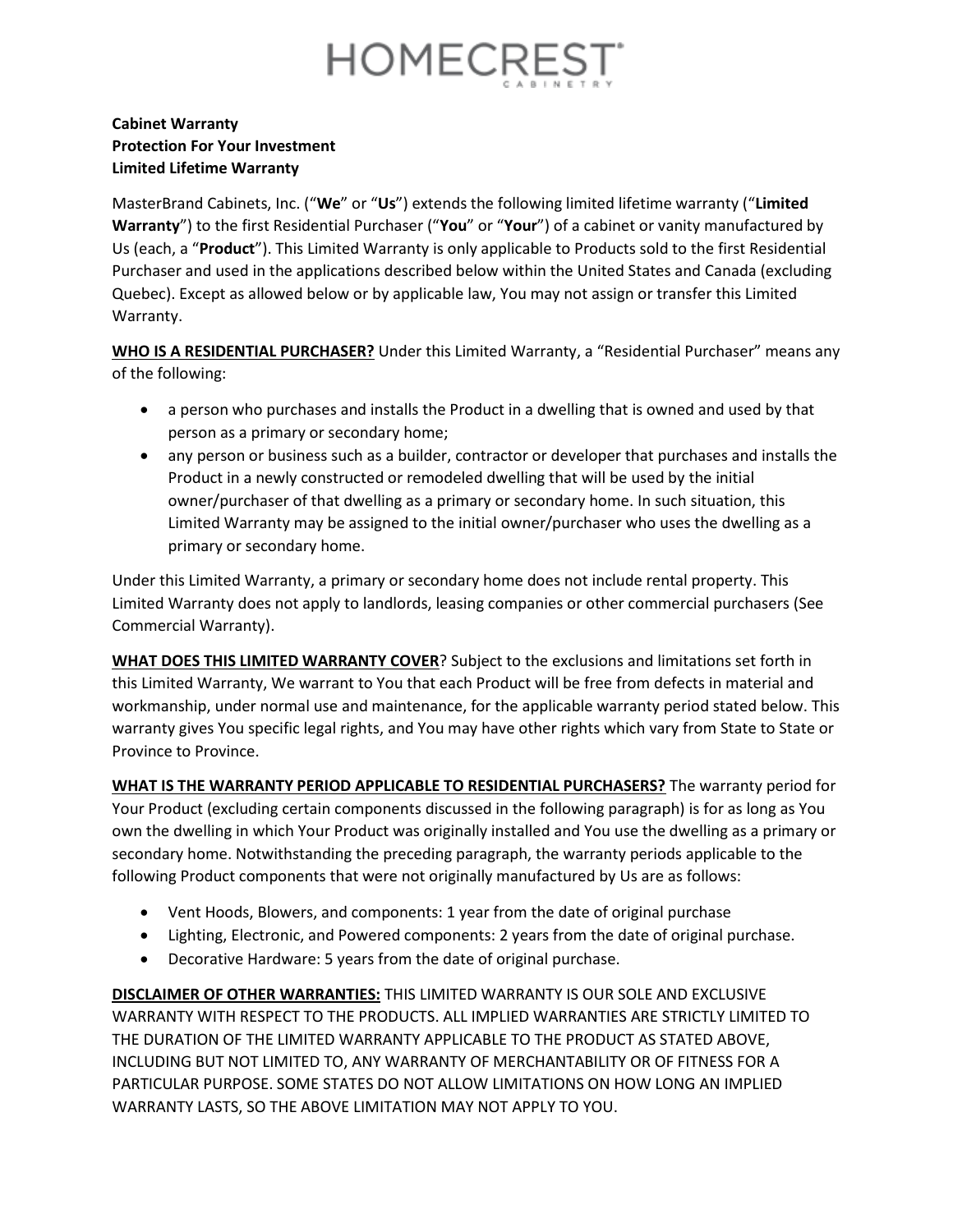## **WHAT THIS LIMITED WARRANTY DOES NOT COVER (EXCLUSIONS):** The Limited Warranty does not

apply to any Product:

- 1. installed or used outdoors;
- 2. used for purposes for which it is not designed or intended by Us;
- 3. which has been subjected to misuse, vandalism, abuse, negligence, accident, or unauthorized modifications;
- 4. which has been improperly stored (if the Product must be stored, it should be covered and stored in a humidity and temperature controlled environment, away from direct sunlight);
- 5. which has been improperly installed, cleaned, or maintained (for more information regarding the proper use and care of the Product, please consult the applicable Use and Care Instructions that accompanied the Product or that can be found at www.homecrestcabinetry.com/care-andcleaning;
- 6. which has been subjected to improper temperature, moisture and/or humidity extremes (temperature outside the range of 50-85°F (10-29°C) and humidity outside the range of 30-55% are considered extreme);
- 7. damaged by fire, flood, acts of God, or other external causes beyond our control; and/or
- 8. exhibiting normal wear and tear.

In addition, natural woods may vary in color and characteristics and exhibit subtle changes as they age. For example, painted doors, drawer fronts, and face frames may eventually have visible cracking around the joint area, and cabinet colors may darken or lighten over time. Sunlight, smoke, and other environmental conditions may also affect the color and integrity of the Product's finish or appearance over time. These variations are considered to be the nature of the material in relation to their environmental exposure and are not covered under this Limited Warranty.

Certain household cleaners and other substances may also affect the color and integrity of the Product's finish or appearance over time. Do not use abrasive cleaners, cleaners that contain chlorine, acidic cleaners, scuffing sponges or steel wool because they may scratch and affect the color or finish of the Product. Any such effects on the color and/or integrity of the finish or appearance over time are not considered defects in material or workmanship and are not covered by this Limited Warranty.

**SOLE AND EXCLUSIVE REMEDY:** In the event of a defect in the workmanship or materials of a Product or Product component occurring during the warranty period described above, We will, at our option, repair or replace any defective Product or Product component; provided, if it is not commercially feasible to repair or replace a defective Product or Product component, We may refund the original price paid by You for the defective Product or Product component, or provide a credit towards a similar type of product sold by Us. The foregoing are Your sole and exclusive remedies for any Product defect or nonconformity. By way of example but not limitation, the following costs and expenses are not covered by this Limited Warranty: (1) labor costs for the original installation, removal, or reinstallation of the Product, or defective part thereof; (2) labor costs or material charges for the removal, reinstallation, repainting, refinishing or replacement of any other items or building materials which must be removed, replaced, reinstalled, or refinished in order to repair or replace the defective Product or component. For example, costs associated with the following will not be reimbursed: counters, sinks, tiles, flooring, accessories, appliances or plumbing fixtures. When a claim for warpage, joint separation or wood growth is submitted, We may, at our option and after inspection, defer action for up to 12 months to allow the Product to acclimate to the installed environment. Further, We reserve the right to modify or alter any Product design, specifications or materials without obligation to make similar changes to Products previously manufactured or sold by Us.